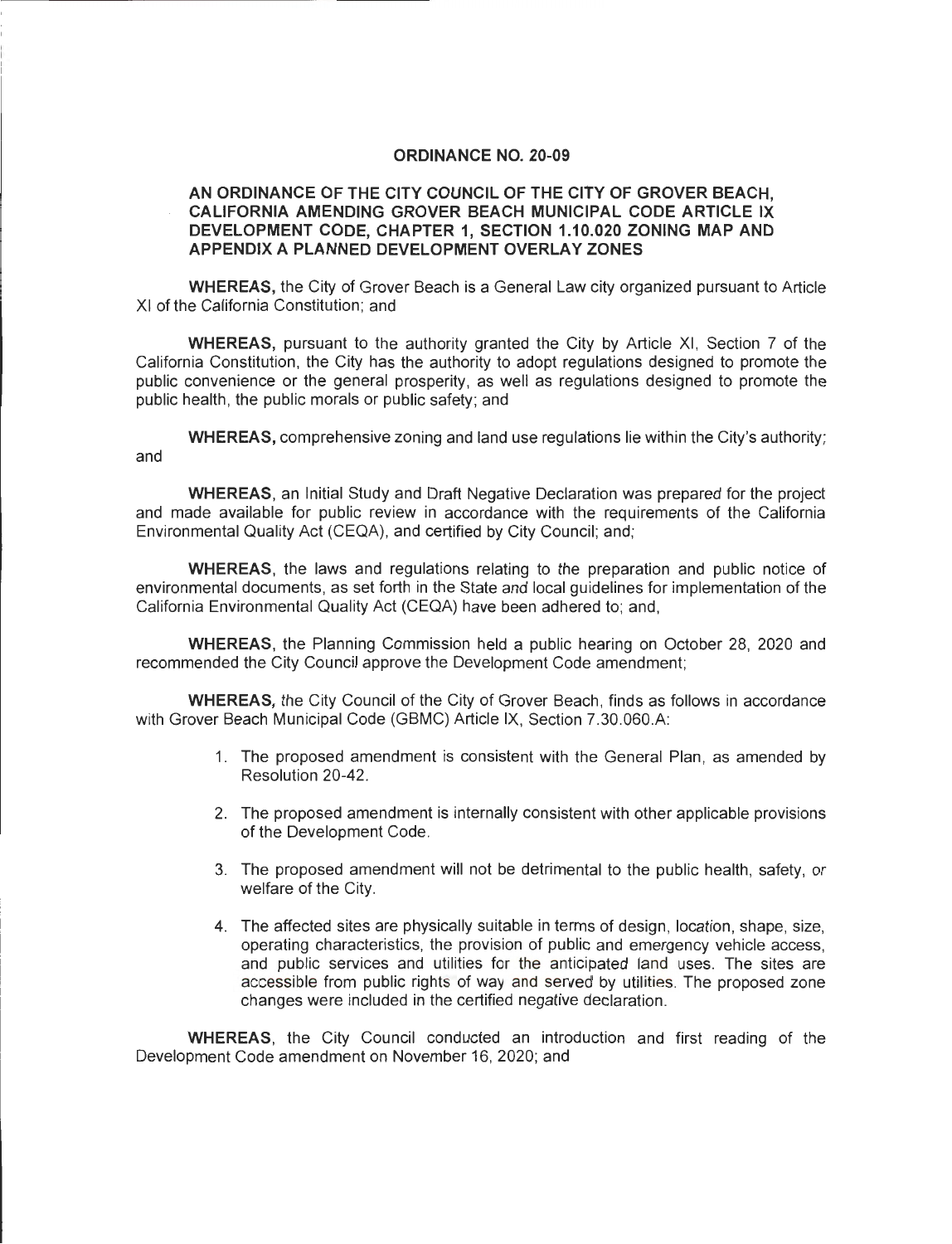## **NOW THEREFORE, BE IT HEREBY ORDAINED BY THE CITY COUNCIL OF THE CITY OF GROVER BEACH AS FOLLOWS:**

**PART 1.** Grover Beach Municipal Code Article IX Development Code, Section 1.10. 020 Zoning Map is amended as follows:

| <b>APN</b>         | <b>Address</b>                   | Zoning                                                     |
|--------------------|----------------------------------|------------------------------------------------------------|
| 060-309-002        | 191 S. Oak Park Blvd.            | <b>RC</b><br>CBO<br><b>ICH AVE-</b><br><b>R3</b><br>Lyp    |
| 060-156-031        | 809 Ramona Ave.                  | <b>DEEMTON AVE</b>                                         |
| 060-156-011        | 247 N. 9th St.                   | TH NT                                                      |
| 060-242-044 and 45 | 164 S 13th St (Cleaver Property) | W GRAND AVE-<br>CBO PD#6<br><b>TEHE!</b><br>R3<br>in<br>OP |

**PART 2** Grover Beach Municipal Code Article IX Development Code, Appendix A -Planned Development Overlay Zones, is hereby amended as follows:

## **Planned Development Overlay Zone No. 6.**

The Planned Development Overlay Zone No. 6 (PD#6) was adopted on December 7, 2020 (Ord. No. 20-09), in conjunction with the 2020-2028 Housing Element Update and is located at 164 South  $13<sup>th</sup>$  Street (APNs 060-242-044 and -045). The site shall only be developed with an affordable housing project, with all of the housing units deed restricted to be affordable for households with incomes at or below 80 percent of the County's median income.

**PART 3** Severability. If any section, subsection, sentence, clause or phrase of this Ordinance is for any reason held invalid by a court of competent jurisdiction, such a decision shall